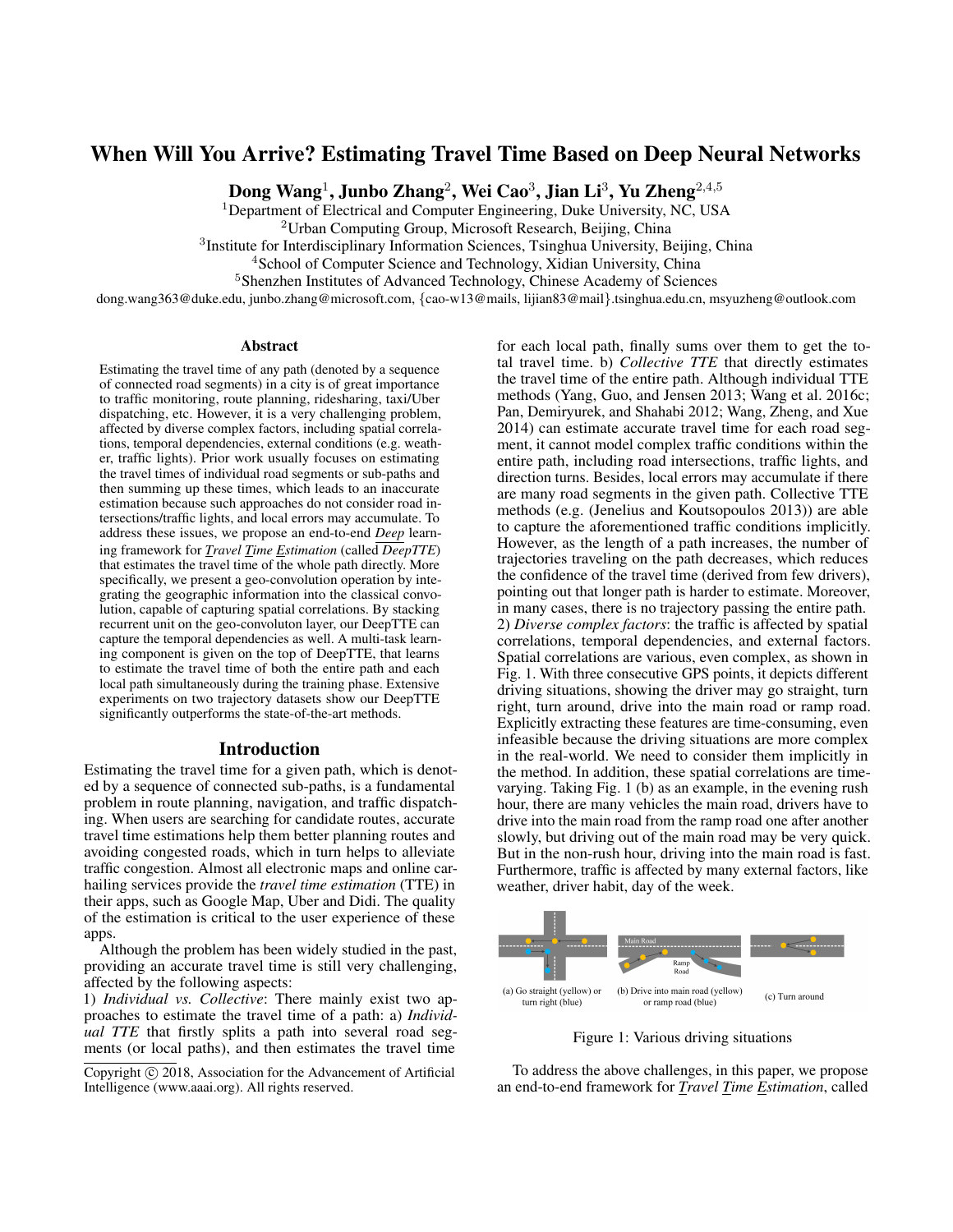*DeepTTE*. The primary contributions of this paper can be summarized as follows:

- We propose a spatio-temporal component to learn the spatial and temporal dependencies from the raw GPS sequence. In detail, the spatio-temporal component consists of two parts: a) *a geo-based convolutional layer* that transforms the raw GPS sequence to a series of feature maps, capable of capturing the local spatial correlations (like various driving situations in Fig. 1) from consecutive GPS points implicitly; b) *recurrent neural nets* (LSTMs) that learn the temporal dependencies of the obtained feature maps and embeddings from external factors.
- We propose a multi-task component that learns to estimate the travel time for each local path and the entire path simultaneously by a multi-task loss function, capable of balancing the tradeoff between the individual and collective estimations. For estimating the entire path accurately, we design a multi-factor attention mechanism to learn the weights for different local paths based on their hidden representations and the external factors.
- We present an attribute component that integrates external factors, including the weather condition, day of the week, distance of the path, and the driver habit. The learned latent representations are fed into several parts of the model to enhance the importance of these external factors.
- We conduct extensive experiments on two real-world large scale data sets which consists of GPS points generated by taxis in Chengdu and Beijing. The percentage error on these two datasets are 11.89% and 10.92% respectively, which significantly outperforms the existing methods.

### **Preliminary**

In this section, we first present several preliminaries and define our problem formally.

Definition 1 (Historical Trajectory) *We define a* historical trajectory T *as a sequence of consecutive historical GPS*  $points, i.e., T = {p_1, \ldots, p_{|T|}}<sup>1</sup>. Each GPS point  $p_i$  contain$  $s$ : the latitude  $(p_i.lat)$ , longitude  $(p_i.lng)$  and the timestamp ( $p_i.ts$ ). Furthermore, for each trajectory we record its exter*nal factors such as the starting time (*timeID*), the day of the week (*weekID*), the weather condition (*weatherID*) and corresponding driver (*driverID*).*

We then illustrate the our objective.

Definition 2 (Objective) *During the training phase, we learn how to estimate the travel time of the given path and the corresponding external factors, based on the spatio-temporal patterns extracted from the historical trajectories as we defined in Definition. 1. During the test phase, given the path* P*, our goal is to estimate the travel time from the starting to the destination through* P*, with the corresponding external factors. We assume that the travel path* P *is specified by the user or generated by the route planing apps.*

*During the test phase, to make the testing data consistent with the training data, we convert a path* P *to a sequence of location points with equal distance gaps. Each location is represented as a pair of longitude and latitude.*

Remark: In our experiment, to generate the test data, we remove the timestamps in the historical trajectories and resample each trajectory into a GPS location sequence with equal distance gaps. In this paper, we do not consider how to optimize the path P.

### Model Architecture

In this section, we describe the architecture of our proposed DeepTTE, as shown in Fig. 2. DeepTTE is comprised of three components: attribute component, spatio-temporal learning component, and multi-task learning component. The attribute component is used to processes the external factors (e.g. weather) and the basic information of the given path (e.g. start time). Its output is fed to the other components as a part of their inputs. The spatio-temporal learning component is the main building component that learns the spatial correlations and temporal dependencies from the raw GPS location sequences. Finally, the multi-task learning component estimates the travel time of the given path based on the previous two components, capable of balancing the tradeoff between individual estimation and collective estimation.



Figure 2: DeepTTE Architecture. Dis: distance; concat: concatenate.

#### Attribute Component

As we mentioned, the travel time of a path is affected by many complex factors, such as the start time, the day of week, the weather condition and also the driving habits. We design a simple yet effective component to incorporate such factors into our model, in which we call it the attribute component.

As an example in Fig. 2, we incorporate the attributes of the weather condition (rainy/sunny/windy etc.) , the driver ID, the time information (day of the week and timeslot of travel s- $\text{tart}^2$ ). We use weather ID, driver ID, week ID and time ID to

<sup>&</sup>lt;sup>1</sup>The GPS devices usually generate one record for every fixed length time gap. This can cause our model to learn a trival pattern (e.g., simply counts the number of GPS records). To avoid such case, we resample each historical trajectory such that the distance gap between two consecutive points are around 200 to 400 meters.

 $2$ We divide one day into 1440 timeslots. Each timeslot corresponds to one minute.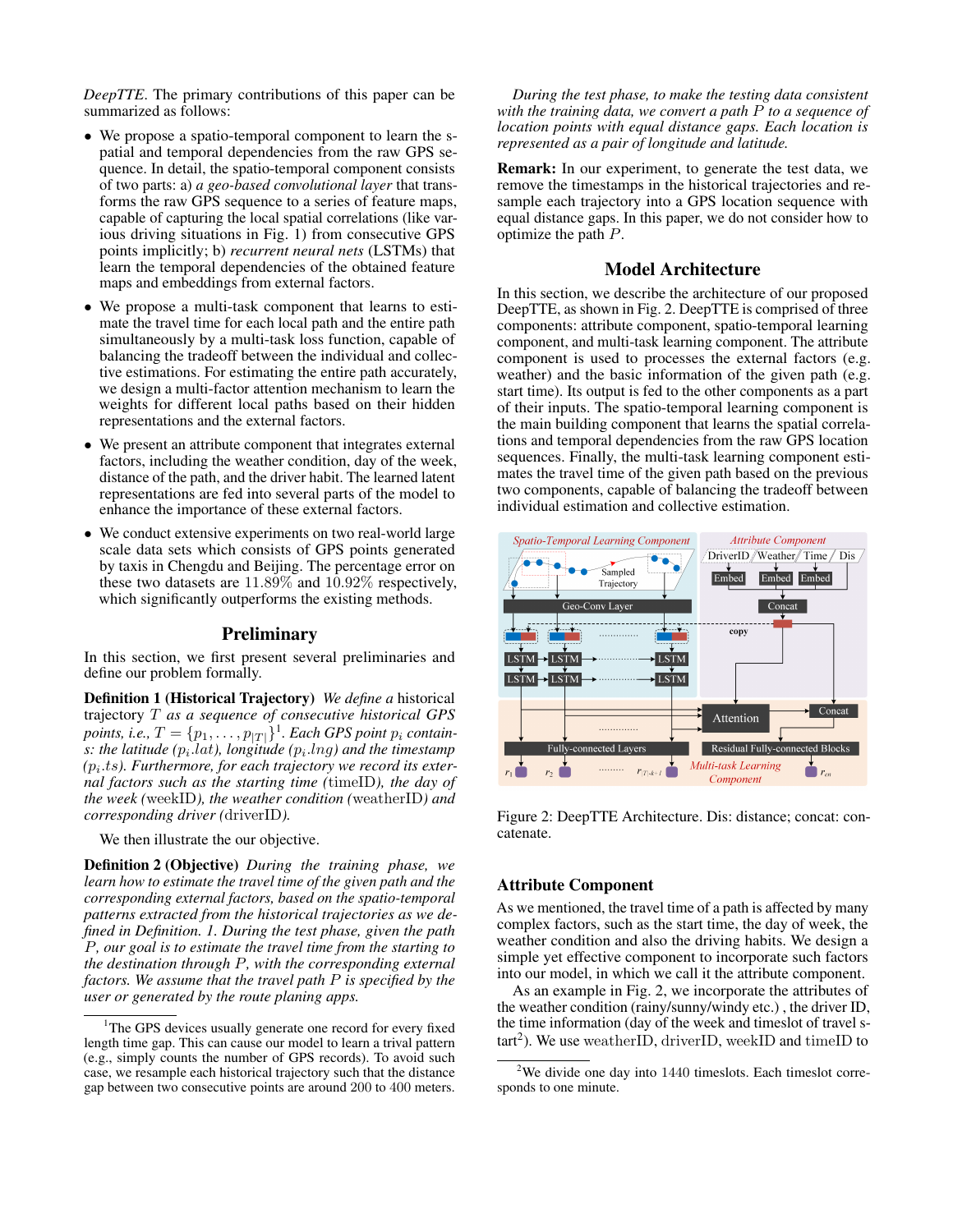denote these attributes respectively. Note that these factors are categorical values which can not feed to the neural network directly. In our model, we use the embedding method (Gal and Ghahramani 2016) to transform each categorical attribute into a low-dimensional real vector. Specifically, the embedding method maps each categorical value  $v \in [V]$  to a real space  $\mathbf{R}^{E\times 1}$  (we refer to such space as the embedding space) by multiplying a parameter matrix  $W \in \mathbb{R}^{V \times E}$ . Here V represents the vocabulary size of the original categorical value and E represents the dimension of embedding space. Usually, we have that  $E \ll V$ . Comparing with the one-hot encoding (Gal and Ghahramani 2016), the embedding method mainly has two advantages. First, since the vocabulary size of the categorical values can be very large (e.g., there are 20442 drivers in our dataset), the embedding method effectively reduces the input dimension and thus it is more computationally efficient. Furthermore, it has been shown that the categorical values with similar semantic meaning are usually embedded to the close locations (Gal and Ghahramani 2016). Thus, the embedding method helps find and share similar patterns among different trajectories.

Besides the embedded attributes, we further incorporate another important attribute, the *travel distance*. Formally, we use  $\Delta d_{p_a \to p_b}$  to denote the total distance of traveling from GPS point  $p_a$  to  $p_b$  along the path, i.e.,  $\Delta d_{p_a \to p_b}$  =  $\sum_{i=a}^{b-1} \text{Dis}(p_i, p_{i+1})$  where Dis is the geographic distance between two GPS points. Then, we concatenate the obtained embedded vectors together with the travel distance  $\Delta d_{p_1 \to p_{|T|}}$ . The concatenation is used as the output of the attribute component. We denote such output vector as attr.

### Spatio-Temporal Component

The spatio-temporal component consists of two parts. The first part is a geo-convolutional neural network which transforms the raw GPS sequence to a series of feature maps. Such component captures the local spatial correlation between consecutive GPS points. The second part is the recurrent neural network which learns the temporal correlations of the obtained feature maps.

Geo-Conv Layer We first present the Geo-Conv layer. Recall that a historical trajectory  $T$  is a sequence of GPS location points  $\{p_1, \ldots, p_{|T|}\}\$  where each  $p_i$  contains the corresponding longitude/latitude(See Definition 1). As we mentioned in the introduction part, capturing the spatial dependencies in the GPS sequence is critical to travel time estimation. A standard technique to capture the spatial dependencies is the *convolutional neural network* (CNN), which is widely used in the image classification, object tracking and video processing etc (Simonyan and Zisserman 2014; Krizhevsky, Sutskever, and Hinton 2012). A typical convolutional layer consists of several convolutional filters. For a multi-channel input image, a filter learns the spatial dependencies in the input by applying the convolution operation on each of the two dimensional local patches. We refer to such convolutional layer as 2D-CNN. (Zhang et al. 2016) used the 2D-CNN to predict the citywide crowd flow. In their work, they first partitioned the city into a  $I \times J$  grid and then mapped each GPS coordinate into a grid cell. However, in our case, directly mapping the GPS coordinates into grid cells is not accurate enough to represent the original spatial information in the data. For example, we can not distinguish the turnings if the related locations are mapped into the same cell. Thus, our task requires a much finer granularity. Motived by this, we proposed a *Geo-Conv layer* which is able to capture the spatial dependency in the geo-location sequence while retains the information in a fine granularity.

The architecture of Geo-Conv layer is shown in Fig. 3. For each GPS point  $p_i$  in the sequence, we first use a non-linear mapping

$$
loc_i = \tanh(W_{loc} \cdot [p_i.lat \circ p_i.lng])
$$
 (1)

to map the *i*-th GPS coordinates into vector  $loc_i \in \mathbb{R}^{16}$ , where  $\circ$  indicates the concatenate operation and  $W_{loc}$  is a learnable weight matrix. Thus, the output sequence  $loc \in$  $\mathbf{R}^{16\times |T|}$  represents the non-linearly mapped locations. Note that such sequence can be seen as a 16-channel input. Each channel describes the geographical features of the original GPS sequence. We introduce a convolutional filter, with parameter matrix  $W_{conv} \in \mathbf{R}^{k \times 16}$  (we refer to  $k$  as the *kernel size* of the filter). It applies the convolution operation on the sequence *loc*, along with a one-dimensional sliding window. We use  $*$  to denote the convolutional operation. The *i*-th dimension of its output is denoted as,

$$
loc_i^{conv} = \sigma_{cnn}(W_{conv} * loc_{i:i+k-1} + b)
$$
 (2)

where b is the bias term,  $loc_{i:i+k-1}$  is the subsequence in loc from index i to index  $i+k-1$  and  $\sigma_{cnn}$  is the corresponding activation function.



Figure 3: Geo-Conv Layer.

Definition 3 (Local Path) *We refer to the sub-sequence from point*  $p_i$  *to point*  $p_{i+k-1}$  *as the i*-th local path.

Thus,  $loc_i^{conv}$  essentially captures the spatial feature of the  $i$ -th local path. By concatenating the outputs of  $c$  filters, we obtain a feature map of local paths with shape  $\mathbf{R}^{c \times (|T| - k + 1)}$ . In the literature of natural language processing, such architecture is so called 1D-CNN (Kim 2014).

Nevertheless, in our task, the travel time is highly related to the total distance of the path. It is hard for 1D-CNN to extract the geometric distance directly from the raw longitudes/latitudes. Therefore, in Geo-Conv layer, we further append a column to the previously obtained feature map. The i-th element of the new appended column (green part in Fig. 3) is  $\sum_{j=i+1}^{i+k-1} \text{Dis}(p_{j-1}, p_j)$ , i.e., the distance of the *i*-th local path. Thus, we obtain the final feature map of shape  $\mathbf{R}^{(c+1)\times(|T|-k+1)}$  by our Geo-Conv layer. We denote this feature map as  $loc<sup>f</sup>$ .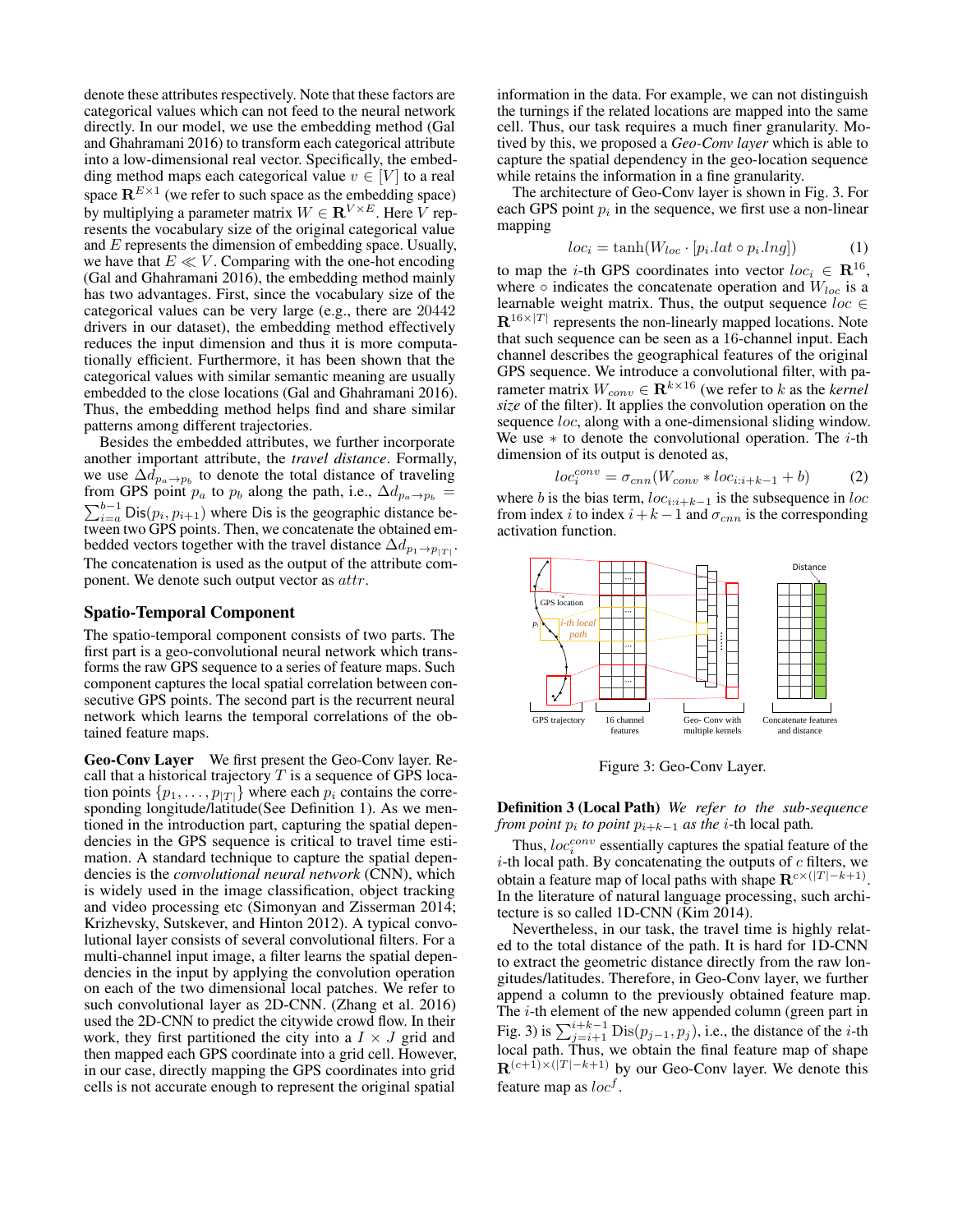**Recurrent Layer** The feature map  $loc<sup>f</sup>$  captures the spatial dependencies of all the local paths. To further capture the temporal dependencies among these local paths, we introduce the recurrent layers in our model. The recurrent neural network (RNN) is an artificial neural network which is widely used for capturing the temporal dependency in sequential learning, such as the natural language processing and speech recognition (Krizhevsky, Sutskever, and Hinton 2012; Graves, Mohamed, and Hinton 2013). The recurrent neural network is able to "memorize" the history in the processed sequence. When processing the current time step in the sequence, it updates its memory (also called hidden state) according to the current input and the previous hidden state. The output of the recurrent neural network is the hidden state sequence at all the time steps in the sequence.

In our model, the input sequence of the recurrent neural network is the feature map  $loc<sup>f</sup>$  outputted by Geo-Conv layer. The feature map  $loc<sup>f</sup>$  can be regarded as a sequence of spatial features with length  $|T| - k + 1$ . Moreover, we find that incorporating the attributes information is helpful to further enhance the estimating ability of the recurrent layers (recall that we have obtained the attributes representation vector attr in the attribute component). Thus, in simple terms, the updating rule of our recurrent layer can be expressed as

$$
h_i = \sigma_{rnn}(W_x \cdot loc_i^f + W_h \cdot h_{i-1} + W_a \cdot attr)
$$
 (3)

where  $h_i$  is the hidden state after we processed the *i*-th local path and  $\sigma_{rnn}$  is the non-linear activation function which we specify in the experiment part.  $W_x$ ,  $W_h$  and  $W_a$  are learnable parameter matrices used in the recurrent layer. In practice, Eq.(3) usually fails in processing the long sequence due to vanishing gradient and exploding gradient problems (Hochreiter and Schmidhuber 1997). To overcome such issue, we use two stacked Long Short-Term Memory (LSTM) (Hochreiter and Schmidhuber 1997) layers instead. LSTM introduces an input gate and a forget gate to control the in/out information flow. Such gates enables LSTM to forget some unimportant information and effectively alleviate the gradient vanishing/exploding problem. Furthermore, it has been shown that a stacked LSTM is more efficient to increase the model capacity compared with a single layer LSTM (Yao et al. 2017).

Now, by utilizing the Geo-Conv layer and the recurrent layer, we obtain the sequence  $\{h_1, h_2, \ldots, h_{|T|=k+1}\}\$  which represents the spatio-temporal features of the raw GPS sequence.

#### Multi-task Learning Component

We finally introduce a multi-task learning component which combines the previous components and estimates the travel time of input path. As we mentioned in the introduction, prior work in estimating the travel time can be divided into two types, the *individual estimation* and the *collective estimation*. If we adopt the individual estimation, the local errors may accumulate since such method does not consider the spatiotemporal dependencies among the local paths. In the mean time, if we use the collective estimation, we usually face the data sparsity problem since only a few trajectories traveled through the entire path or the longer sub-paths.

In our model, we combine these two methods with our multi-task learning component. During the training phase, we enforce the multi-task learning component to accurately estimate the travel time of both entire path and each local path simultaneously. During the test phase, we eliminate the local path estimation part and report the estimated travel time of the entire path.

Estimate the local paths Recall that we use the spatio-temporal component to obtain a sequence  $\{h_1, h_2,$  $\ldots$ ,  $h_{|T|-k+1}$ . Here each  $h_i$  corresponds to the spatiotemporal feature of local path  $p_i \rightarrow p_{i+1} \rightarrow \ldots \rightarrow p_{i+k-1}$ . We simply use two stacked fully-connected layers with size 64 and 1 to map each  $h_i$  to a scalar  $r_i$ . Here  $r_i$  represents the travel time of the  $i$ -th local path, as shown in Fig. 2.

Estimate the entire path Note that the length of spatiotemporal feature sequence  $\{h_i\}$  is also variable. To estimate the travel time of the entire path directly, we first need to transform the feature sequence into a fixed length vector. A simple method to achieve this is to use *mean pooling*, i.e.,  $h_{mean} = \frac{1}{|T|-k+1} \sum_{i=1}^{|T|-k+1} h_i$ . Such mechanism is simple yet effective. However, the mean pooling method treats all the spatio-temporal features  $h_i$  equally. In fact, the uncertainty of accurately estimating the travel time is usually caused by several critical local paths. For example, if the path contains multiple road intersections, traffic lights, or road segments which can be extremely congested, we should pay more attention to such parts since they are more difficult to estimate. Motived by this, in our model, we adopt the *attention mechanism* instead of the mean pooling. The attention mechanism is essentially the weighted sum of sequence  $\{h_i\}$ , where the weights are parameters learned by the model. Formally, we have that

$$
h_{att} = \sum_{i=1}^{|T|-k+1} \alpha_i \cdot h_i \tag{4}
$$

where  $\alpha_i$  is the weight for the *i*-th local path, and the summation of all  $\alpha_i$  equals 1. To learn the weight parameter  $\alpha$ , we consider the spatial information of the local paths, as well as the external factors such as the start time, the day of week and the weather condition.

In our model, the vector  $attr$  in the attribute component captures the effect of external factors, and the feature sequence  $\{h_i\}$  captures the spatio-temporal features of local paths. Thus, we devise our attention mechanism based on *attr* and  $\{h_i\}$ :

$$
z_i = \langle \sigma_{att}(attr), h_i \rangle
$$
  
\n
$$
\alpha_i = \frac{e^{z_i}}{\sum_j e^{z_j}}
$$
\n(5)

where  $\langle . \rangle$  is the inner product operator and  $\sigma_{att}$  is a non-linear mapping which maps  $attr$  to a vector with the same length as  $h_i$ . Substituting Eq. (5) into Eq. (4), we obtain the attention based vector  $h_{att}$ .

Finally, we pass  $h_{att}$  to several fully-connect layers with equal size (we use the size of 128 in our experiment). The fully-connected layers are connected with residual connections (Residual fully-connected Blocks of Fig. 2) which is a technique to train a very deep neural network (He et al. 2015). The residual connection adds "shortcuts" between different layers. Thus, previous information flow can skip one or more non-linear layers through the shortcut and the skipped layers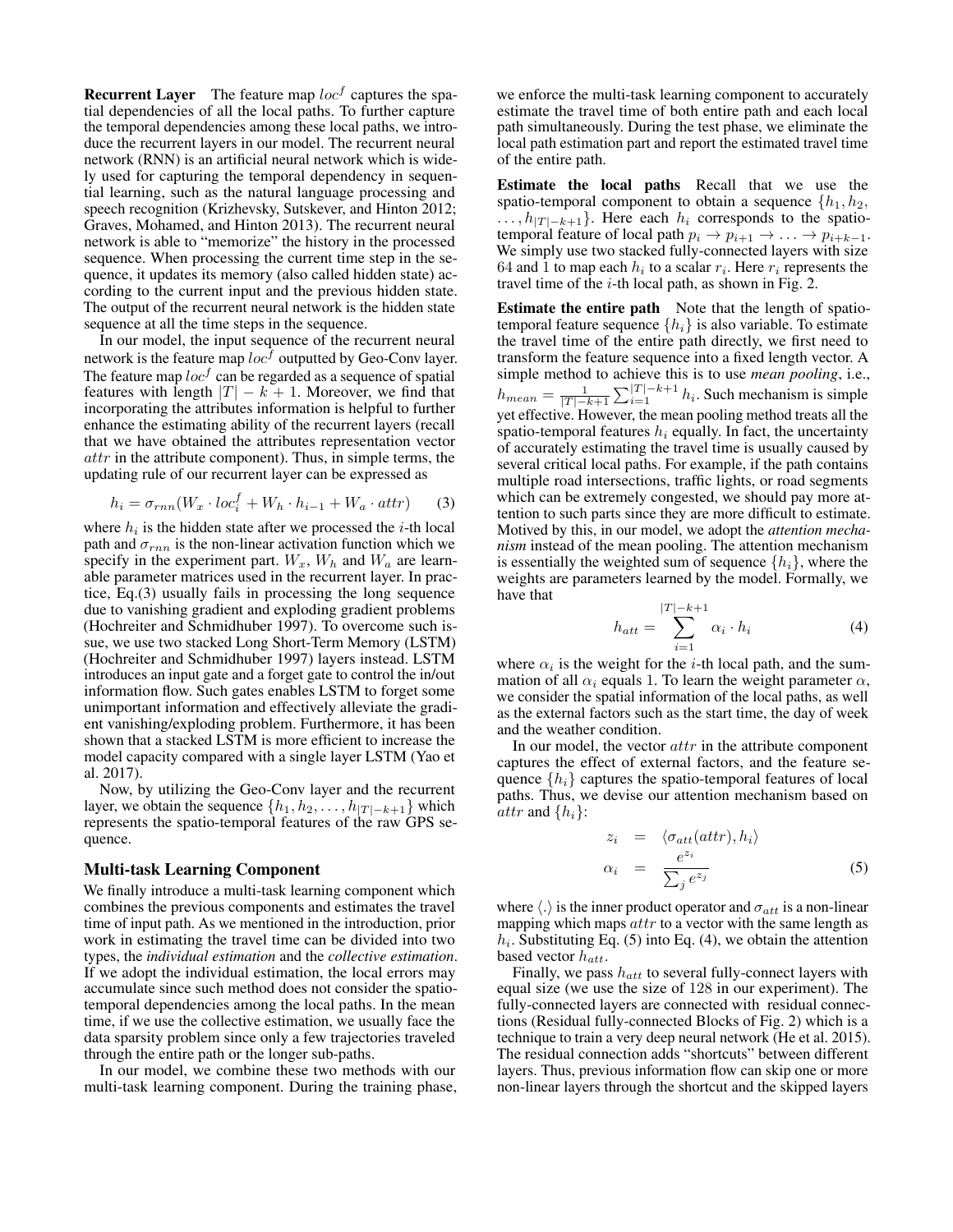just need to learn the "residual" of the non-linear mapping. In our model, we use  $\sigma_{f_i}$  to denote the *i*-th residual fullyconnected layer. For the first layer, the output of this layer is  $\sigma_{f_1}(h_{att})$ . For the rest of the residual fully-connected layers, suppose the output of the  $i$ -th layer is x. Then, the output of the  $(i+1)$ -th layer can be represented as  $x \oplus \sigma_{f_{i+1}}(x)$  where ⊕ is the element-wise add operation. It has been shown that training the neural networks with residual connections is easier and more robust (He et al. 2015). At last, we use a single neuron to obtain the estimation of the entire path, which we denote as  $r_{en}$ .

### Model Training

We finally present the training procedure of our model. Our model is trained end to end. During the training phase, we use the *mean absolute percentage error (MAPE)* as our objective function. Since MAPE is a relative error, we can enforce our model to provide accurate results for both the short paths and the long paths. However, we use multiple criterions to evaluate our model, including the rooted mean squared error (RMSE) and the mean absolute error (MAE).

Recall that during the training phase, we estimate the travel time of all the local paths and the entire path simultaneously. For the local path estimation, we define the corresponding loss as the average loss of all local paths, i.e.,

$$
L_{local} = \frac{1}{|T| - k + 1} \sum_{i=1}^{|T| - k + 1} \left| \frac{r_i - (p_{i+k-1}.ts - p_i.ts)}{p_{i+k-1}.ts - p_i.ts + \epsilon} \right|
$$
(6)

where  $\epsilon$  is a small constant to prevent the exploded loss value when the denominator is close to 0 (in our experiment, we set  $\epsilon$  as 10 seconds). For the entire path, we define the corresponding loss as

$$
L_{en} = |r_{en} - (p_{|T|}.ts - p_1.ts)|/(p_{|T|}.ts - p_1.ts).
$$
 (7)

Our model is trained to minimize the weighted combination of two loss terms

$$
\beta \cdot L_{local} + (1 - \beta) \cdot L_{en} \tag{8}
$$

where  $\beta$  is the combination coefficient that linearly balances the tradeoff between  $L_{local}$  and  $L_{en}$ . Be default, during the test phase, we use the travel time estimation of the entire path  $r_{en}$  as our final estimation.

### Experiment

In this section, we report our experimental results on two large scale real-world datasets. We first compare our model with several baseline methods, including the state-of-art collective estimation method TEMP (Wang et al. 2016b). We then present the effectiveness of our model by a set of controlled experiments<sup>3</sup>.

### Experiment Setting

Data Description We evaluate our model on two large scale datasets:

- Chengdu Dataset: Chengdu Dataset consists of 9, 737, 557 trajectories (1.4 billion GPS records) of 14864 taxis in August 2014 in Chengdu, China. The shortest trajectory contains only 11 GPS records (2km) and the longest trajectory contains 128 GPS records (41km).
- Beijing Dataset: Beijing Dataset consists of 3, 149, 023 trajectories (0.45 billion GPS records) of 20442 taxis in April 2015 in Beijing, China. The shortest trajectory contains 15 GPS records (3.5km) and the longest trajectory contains 128 GPS records (50km).

The trajectories in both datasets are associated with the corresponding weekID, timeID and driverID. For Beijing Dataset, we further collected the corresponding weather conditions (16 types including sunny, rainy, cloudy etc) as well as the road ID of each GPS point.

Parameter Setting The parameters we used in our experiment are described as follows:

- In the attribute component, we embed weekID to  $\mathbb{R}^3$ , timeID to  $\mathbb{R}^{16}$ , driverID to  $\mathbb{R}^{8}$  and the corresponding weather type to  $\mathbb{R}^3$ .
- In the geo-conv layer, we fix the number of filters  $c =$ 32 and we use ELU function (Clevert, Unterthiner, and Hochreiter 2015) as the activation  $\sigma_{cnn}$  in Eq.(2). The ELU is defined as  $ELU(x) = e^x - 1$  for  $x \le 0$  and  $ELU(x) = x$ for  $x > 0$ . For the kernel size k, we evaluate our model under different values of k.
- In the recurrent layer, we use tanh as the activation  $\sigma_{rnn}$ in Equ. 3. We fix the size of the hidden vector  $h_i$  as 128.
- In the multi-task learning component, we first use a fullyconnected layer with tanh activation as  $\sigma_{att}$  in Eq. (5). we use ReLU $(x) = \max(0, x)$  (Glorot, Bordes, and Bengio 2011) as the activation of residual fully-connected layers. We fix the number of the residual fully-connected layers as 4 and the size of each layer as 128. Furthermore, we evaluate our model for different combination coefficient  $\beta$ in Eq. (8) from 0.0 to 0.99.

For each dataset, we use the trajectories generated in the last 7 days as the test set and the rest of trajectories as the training set. We adopt Adam optimization algorithm (Kingma and Ba 2014) to train the parameters. The learning rate of Adam is 0.001 and the batch size during training is 400. We train the model for 100 epochs and select the best models by 5-fold cross-validation.

Our model is implemented with PyTorch 2.0, a widely used Deep Learning Python library. We train/evaluate our model on the server with one NVIDIA GTX1080 GPU and 24 CPU (2960v3) cores.

#### Performance Comparison

To demonstrate the strength of our model. We first compare our model with several baseline methods, including:

- AVG: We simply calculate the average speed in the city during a specific time interval (e.g. 13:00-14:00 PM on Monday). We estimate the travel time of given trajectory based on its starting time and the historical average speed.
- **TEMP:** TEMP (Wang et al. 2016b) is the state-of-art collective estimation method. It estimates the travel time of

<sup>&</sup>lt;sup>3</sup>The code and the sample data can be downloaded at https://github.com/UrbComp/DeepTTE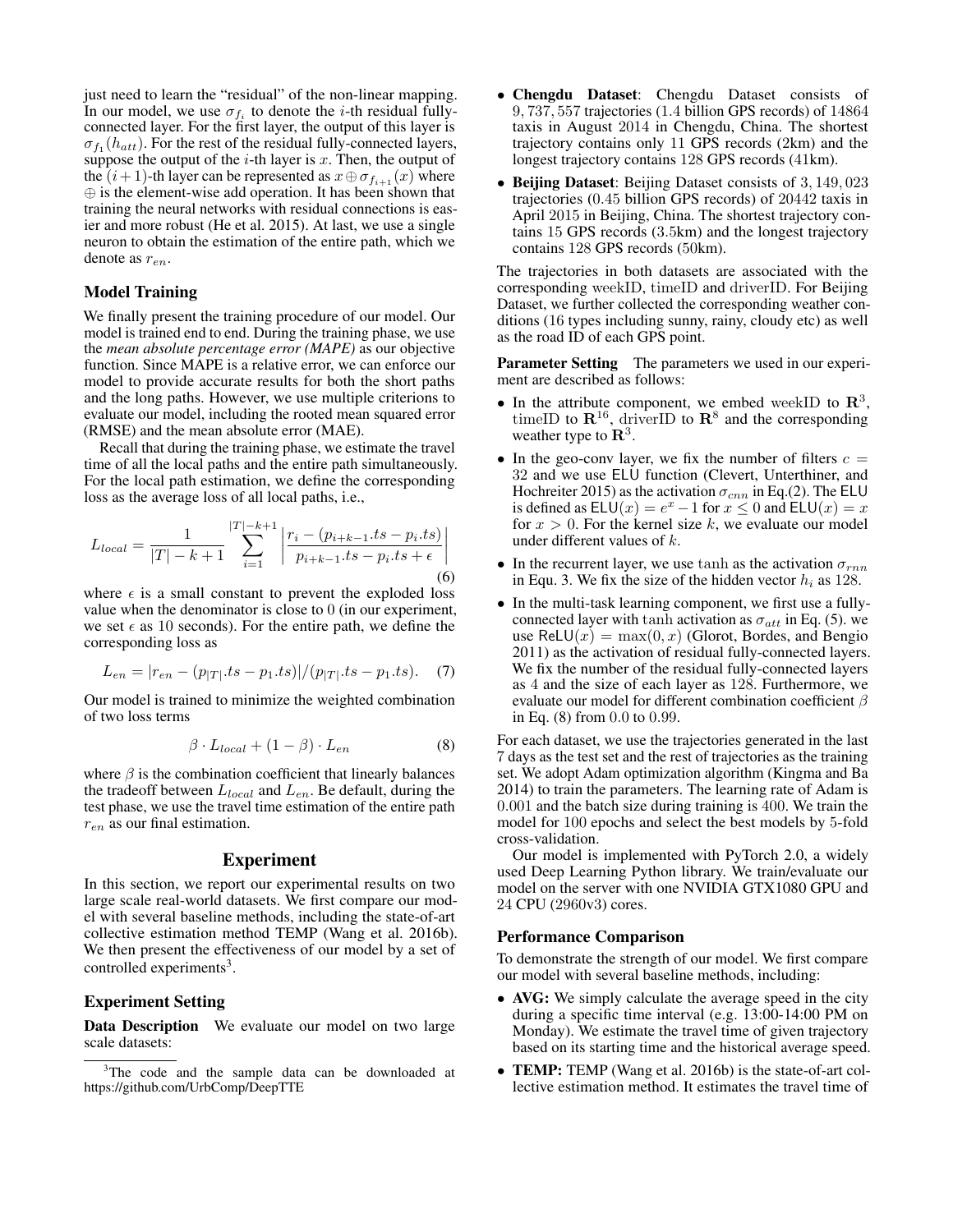|                | Chengdu          |                                     |                   | <b>Beijing</b>   |                   |                   |
|----------------|------------------|-------------------------------------|-------------------|------------------|-------------------|-------------------|
|                | MAPE $(\% )$     | RMSE (sec)                          | $MAE$ (sec)       | MAPE $(\% )$     | RMSE (sec)        | MAE (sec)         |
| AVG-           | 28.1             | 533.57                              | 403.71            | 24.78            | 703.17            | 501.23            |
| <b>D-TEMP</b>  | 22.82            | 441.50                              | 323.37            | 19.63            | 606.76            | 402.50            |
| <b>GBDT</b>    | $19.32 \pm 0.04$ | $357.09 \pm 2.44$                   | $266.15 \pm 2.24$ | $19.98 \pm 0.02$ | $512.96 \pm 3.96$ | $393.98 \pm 2.99$ |
| <b>MIpTTE</b>  | $16.90 \pm 0.06$ | $379.39 \pm 1.94$                   | $265.47 \pm 1.53$ | $23.73 \pm 0.14$ | $701.61 \pm 1.82$ | $489.54 \pm 1.61$ |
| <b>RnnTTE</b>  | $15.65 \pm 0.06$ | $358.74 \pm 2.02$                   | $246.52 \pm 1.65$ | $13.73 \pm 0.05$ | $408.33 \pm 1.83$ | $275.07 \pm 1.48$ |
| <b>DeepTTE</b> | $11.89\pm0.04$   | $\mathbf{282.55} \pm \mathbf{1.32}$ | $186.93 \pm 1.01$ | $10.92 \pm 0.06$ | $329.65 \pm 2.17$ | $218.29 \pm 1.63$ |

Table 1: Performance Comparison

the given path based on the "neighbor" trajectories, i.e., the trajectories which have the closed starting and destination as the query path. This work outperforms the most outstanding individual TTE (Wang, Zheng, and Xue 2014) as well as Bing/Baidu Map API in their experiment. However, there are about 10% paths that the original TEMP method can not estimate due to the lack of neighbor trajectories. For those paths, we enlarge the neighborhood dynamically until we can find enough neighbor trajectories (10 trajectories in our experiment). We refer to such implementation as *dynamic TEMP* (D-TEMP).

- GBDT: Gradient Boosting Decision Tree (GBDT) is a powerful ensemble method (Friedman, Hastie, and Tibshirani 2001) and widely used in practice. In our problem, the input of GBDT is as same as the input of DeepTTE, including all the inputs in the attribute component and the raw GPS sequence. Note that since the length of GPS sequence is variable, GBDT can not handle such sequence directly. Here, we uniformly sample (with replacement) each GPS sequence to a fixed length of 128.
- MlpTTE: We use a 5-layer perceptron with ReLU activation to estimate the travel time. The input of MlpTTE is almost the same as GBDT, except that the categorical values are properly embedded to real vectors. The size of hidden layers in MlpTTE is fixed as 128.
- **RnnTTE:** RnnTTE is also a simplified model of DeepTTE. We use a vanilla RNN and mean pooling to process the raw GPS sequence into a 128-dimensional feature vector. We concatenate such feature vector and the output of the attribute component. The concatenation then is passed to the residual fully-connected layers to obtain the estimation.

For our model DeepTTE, we fix the kernel size as 3 and combination coefficient  $\beta$  as 0.3. We repeat each experiment for 5 times. We report the mean and the standard variation of the different runs. The experiment result is shown in Table 1.

As we can see, simply using the average speed leads to a very inaccurate result. In contrast, the collective method D-TEMP and the ensemble method GBDT are much better than AVG. MlpTTE shows a good performance on Chengdu Dataset. However, it does not consider the spatio-temporal dependencies in the data. For the dataset which contains more complex traffic conditions (e.g., Beijing Dataset), we find that MlpTTE tends to overfit the training data and thus leads to a bad result. RnnTTE use the recurrent layers to capture the temporal dependencies in the data. It achieves 15.65% and 13.73% on two datasets which are much better than above mentioned methods. Our model DeepTTE further



Figure 4: Error rates for trajectories with different lengths.

significantly outperforms RnnTTE. The error rates in two datasets are only 11.89% and 10.92%. We use Paired T-Test (Friedman, Hastie, and Tibshirani 2001) to further test the significance of our model. The p-value for all the test pairs are less than  $10^{-8}$  which demonstrates that our model is significantly better than baselines. In Fig. 4, we compare the model performances for the trajectories with different lengths. When the path length goes larger, AVG and TEMP methods face a serious individual-collective trade-off problem. As a consequence, the error rates increase sharply. RnnTTE shows a better result for the trajectories less than 35 km. However, it fails to handle the long paths (with length greater than 35 km). In contrast, our model demonstrates remarkable results for longer paths. Finally, recall that there are about 10% paths that the original TEMP can not estimate. For the rest of paths in two datasets, the average error rate is 19.96% for the original TEMP but only 11.21% for our model.

### Effect of Attribute Component

We show the effectiveness of different attributes, including the weatherID, driverID and weekID. We devise a set of controlled experiments on Beijing Dataset. For each experiment, we eliminate exactly one attribute.We find that weatherID and weekID affect the estimation significantly. Eliminating such two attributes causes an error growth of 1.09% and 0.77% respectively. This also conforms to our intuitive sense, i.e., we usually spend much more time for traveling the same path under bad weather conditions. Eliminating the driver information causes an error increment of 0.30% which seems not significant. However, we stress the trajectories in our dataset are generated by taxi drivers. Most of the taxi drivers are very experienced and have similar driving habits. The driver information might be more useful for estimating the travel time of normal people. We leave it as an intriguing direction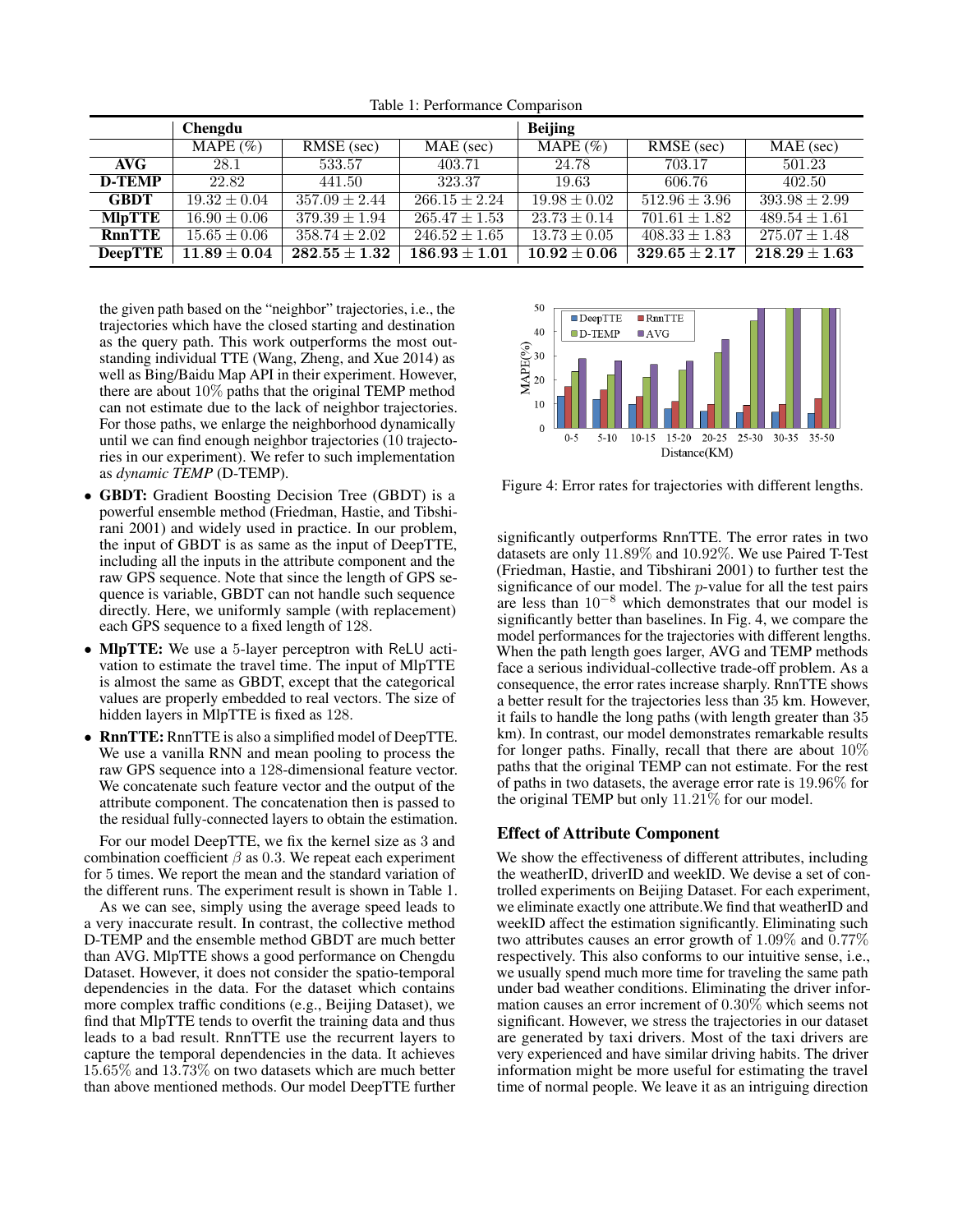for future work.

### Effect of Geo-Conv

We first evaluate our model under the absence of Geo-Conv layer. To achieve this, we eliminate the geo-conv layer and directly pass the sequence of  $\{p_i.lat \circ p_i.lng\}$  to the following LSTM layers. The MAPE in Chengdu/Beijing Dataset under this setting is  $13.14\%$  and  $12.68\%$  (comparing with  $11.89\%$ and  $10.92\%$ ).

We further test our model if we increase the kernel size  $k$ in Equ. (2) from 3 to 4, 5 and 6. We find that the performance of our model in Beijing Dataset decreases when the kernel size goes larger. The percentage errors for  $k = 4, 5, 6$  are 11.18%, 11.31% and 11.38%. The reason might be that when the kernel size  $k = 3$ , a local path consists of two consecutive road segments which can exactly represent the turnings or road intersections (see Fig. 1). Thus, it is more easily for our model to capture such spatial features in the local paths.

### Effect of Multi-task Learning

To show the effectiveness of the multi-task learning component, we first evaluate our model under different combination coefficient  $\beta$  from 0.0 to 0.99. The result is shown in Fig 5. We find that our model is pretty robust for a wide range of  $\beta$ . The high error rates are only found in two ends, i.e., when  $\beta = 0$  or when  $\beta$  goes to 1. We then replace the attention mechanism in the multi-task learning component with the meaning pooling method. The error rates in Chengdu/Beijing Dataset increase to 12.09% and 11.11% respectively.



Figure 5: Error rates for different  $\beta$ .

### Incorporate Road Information

Note that our model does not rely on any map-matching algorithm but directly handle the raw GPS sequence. Nevertheless, it is very easy to incorporate the road information into our model when it is available. We collect the corresponding road ID of each GPS point in Beijing Dataset and embed each road ID to a 32-dimensional vector. For each GPS point, we use  $p_i$  *rid* to denote the embedded road ID of  $p_i$ . To utilize such road information, we can simply modify Eq. (1) into

$$
loc_i = \tanh(W_{loc} \cdot [p_i.lat \circ p_i.ing \circ p_i.rid])
$$

in Geo-Conv layer. The MAPE of DeepTTE after incorporating the road information decreases from 10.92% to 10.59%.

### Predicting Time

Despite the training time of DeepTTE is longer, the predicting is very efficient. During the test phase, estimating every 1000 paths takes DeepTTE 0.037s, RnnTTE 0.031s, MlpTTE 0.029s on GPU (including I/O time), GBDT 0.017s, and TEMP 0.47s. The original TEMP is slower for searching neighbors. Despite the searching can be accelerated with more advanced data structures, it is out of scope of this paper.

### Related work

There is a large body of literature on the estimation of travel time; we only mention a few closely related ones.

#### Road Segment-Based Travel Time Estimation

Estimating travel time has been studied extensively (Zhong and Ghosh 2001; Sevlian and Rajagopal 2010; Pan, Demiryurek, and Shahabi 2012). However, these works estimated the travel time of individual road segment without considering the correlations between the roads. (Yang, Guo, and Jensen 2013) used a spatial-temporal Hidden Markov Model to formalize the relationships among the adjacent roads. (Wang et al. 2016a) improved this work through an ensemble model based on two observed useful correlations in the traffic condition time series. (Wang et al. 2016c) proposed an error-feedback recurrent Convolutional neural network called eRCNN for estimating the traffic speed on each individual road. These studies considered the correlation between different roads. However, they focused on accurately estimating the travel time or speed of individual road segment. As we mentioned in the Section , the travel time of a path is affected by various factors, such as the number of road intersections and the traffic lights in the path. Simply summing up the travel time of the road segments in the path does not lead to an accurate result (Jenelius and Koutsopoulos 2013).

# Path-Based Travel Time Estimation

(Rahmani, Jenelius, and Koutsopoulos 2013) estimated the travel time of a path based on the historical data of the path. However, the historical average based model may lead to a poor accuracy. Moreover, as new queried path may be not included in the historical data, it suffers from the data sparse problem. (Yuan et al. 2013) built a landmark graph based on the historical trajectories of taxis, where each landmark represents a single road. They estimate the travel time distribution of a path based on the landmark graph. However, as the landmarks are selected from the top-k frequently traversed road, the roads with few traveled records can not be estimated accurately. Furthermore, (Wang, Zheng, and Xue 2014) estimated the travel time of the path, based on the sub-trajectories in the historical data. They used the tensor decomposition to complete the unseen sub-trajectory and such method enhance the accuracy effectively. Nevertheless, it still suffers from the data sparsity problem since there are many sub-trajectories which were visited by very few drivers.

### Deep Learning in Spatial Temporal Data

Recently, the deep learning techniques demonstrate the strength on spatio-temporal data mining problems. (Song, Kanasugi, and Shibasaki 2016) built an intelligent system called DeepTransport, for simulating the human mobility and transportation mode at a citywide level. (Zhang, Zheng, and Qi 2017) proposed a deep spatio-temporal residual network for predicting the crowd flows. (Dong et al. 2016) studied characterizing the driving style of different drivers by a stacked recurrent neural network. To best of knowledge, no